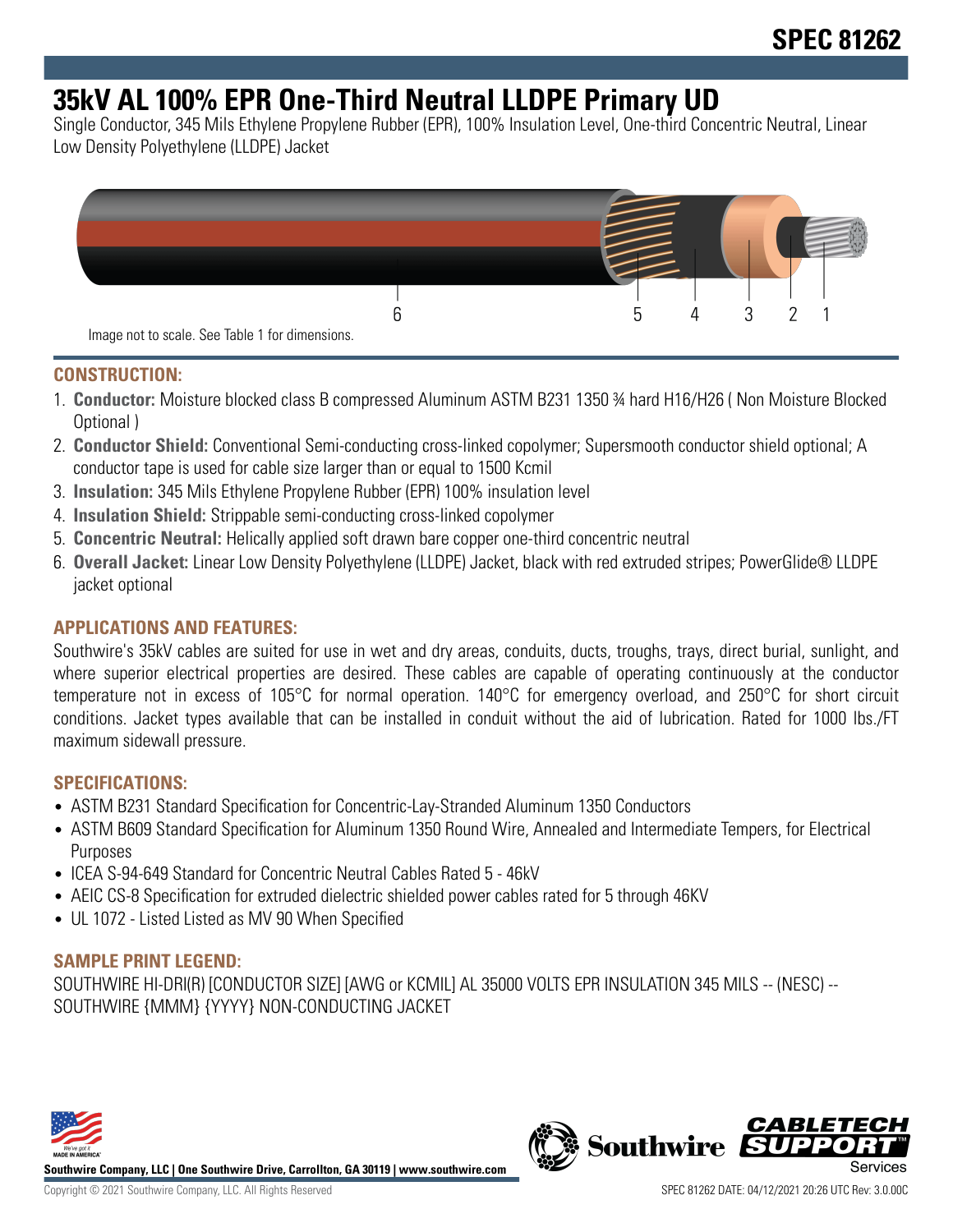## **Table 1 – Weights and Measurements**

| <b>Stock</b><br>Number | Cond.<br>Size | <b>Diameter</b><br>Over<br>Conductor | <b>Diameter</b><br>Over<br>Insulation | Insul.<br><b>Thickness</b> | <b>Diameter</b><br>Over<br>Insulation<br>Shield | Concentric<br>Neutral | <b>Neutral DC</b><br>Resistance<br>$25^{\circ}$ C | Jacket<br><b>Thickness</b> | Approx.<br>ÒD | Approx.<br>Weight | Min<br>Bending<br>Radius | Max Pull<br>Tension* |
|------------------------|---------------|--------------------------------------|---------------------------------------|----------------------------|-------------------------------------------------|-----------------------|---------------------------------------------------|----------------------------|---------------|-------------------|--------------------------|----------------------|
|                        | AWG/<br>Kcmil | inch                                 | inch                                  | mil                        | inch                                            | No. x AWG             | $\Omega$ /1000ft                                  | mil                        | inch          | lb<br>/1000ft     | inch                     | $\mathsf{lb}$        |
| <b>TBA</b>             | 1/0<br>(1)    | 0.325                                | 1.052                                 | 345                        | 1.152                                           | 6x14                  | 0.438                                             | 50                         | 1.380         | 844               | 16.6                     | 634                  |
| TBA                    | 1/0<br>(19)   | 0.352                                | 1.079                                 | 345                        | 1.179                                           | 6x14                  | 0.438                                             | 50                         | 1.407         | 876               | 16.9                     | 634                  |
| <b>TBA</b>             | 2/0<br>(19)   | 0.395                                | 1.122                                 | 345                        | 1.222                                           | 7x14                  | 0.376                                             | 50                         | 1.450         | 951               | 17.4                     | 799                  |
| TBA                    | 3/0<br>(19)   | 0.443                                | 1.170                                 | 345                        | 1.270                                           | 9x14                  | 0.292                                             | 50                         | 1.498         | 1048              | 18.0                     | 1007                 |
| <b>TBA</b>             | 4/0<br>(19)   | 0.498                                | 1.225                                 | 345                        | 1.325                                           | 11x14                 | 0.239                                             | 50                         | 1.553         | 1159              | 18.6                     | 1270                 |
| TBA                    | 250<br>(37)   | 0.558                                | 1.294                                 | 345                        | 1.394                                           | 13x14                 | 0.202                                             | 50                         | 1.622         | 1290              | 19.5                     | 1500                 |
| <b>TBA</b>             | 350<br>(37)   | 0.661                                | 1.397                                 | 345                        | 1.497                                           | 18x14                 | 0.146                                             | 80                         | 1.785         | 1603              | 21.4                     | 2100                 |
| TBA                    | 500<br>(37)   | 0.789                                | 1.525                                 | 345                        | 1.625                                           | 16x12                 | 0.104                                             | 80                         | 1.945         | 1994              | 23.3                     | 3000                 |
| 660962                 | 750<br>(61)   | 0.968                                | 1.713                                 | 345                        | 1.843                                           | 24x12                 | 0.069                                             | 80                         | 2.163         | 2616              | 26.0                     | 4500                 |
| 661920                 | 1000<br>(61)  | 1.117                                | 1.862                                 | 345                        | 1.992                                           | 20x10                 | 0.052                                             | 80                         | 2.356         | 3214              | 28.3                     | 6000                 |

All dimensions are nominal and subject to normal manufacturing tolerances

◊ Cable marked with this symbol is a standard stock item

\* Pulling tension based on pulling eye directly connected to conductor



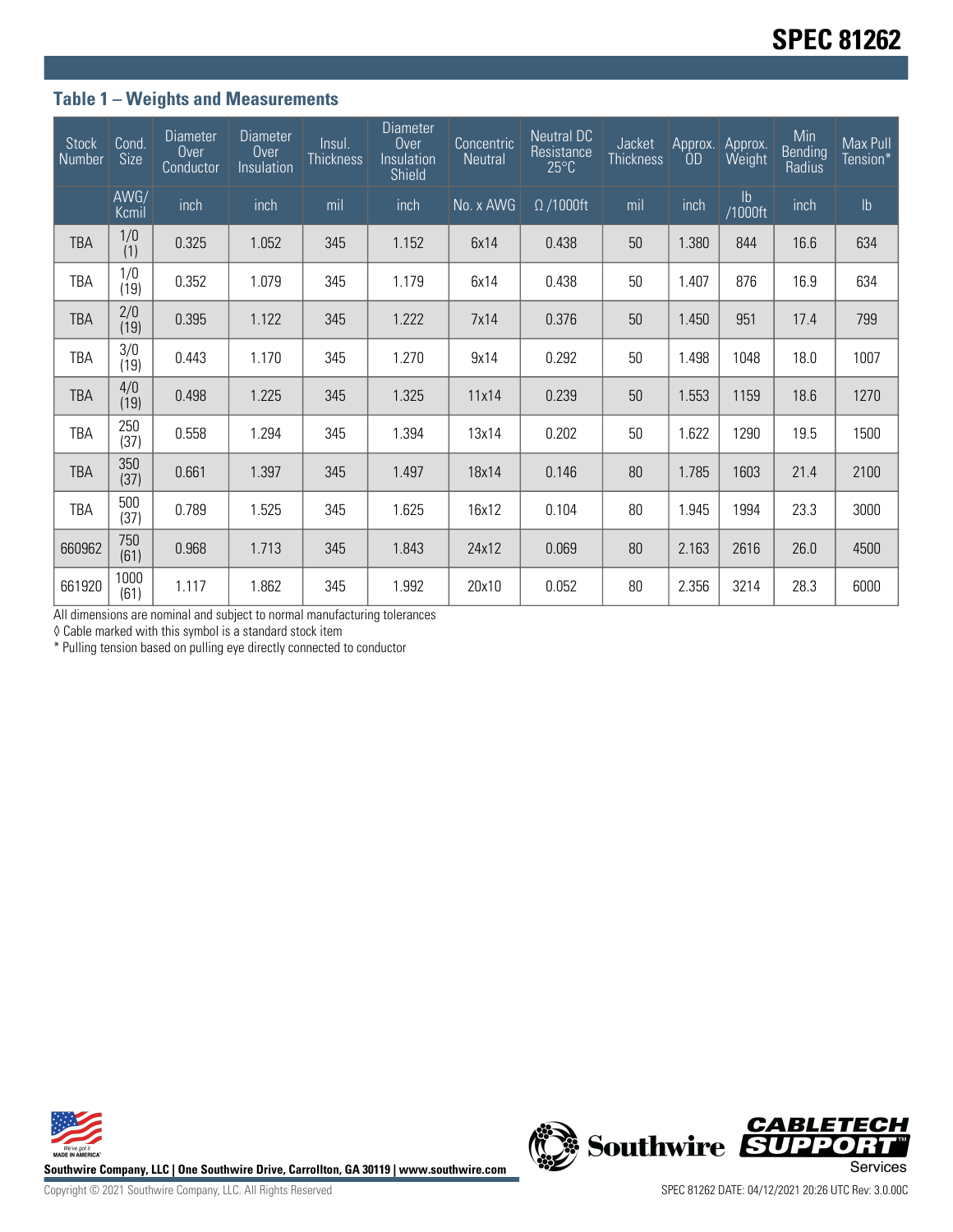## **Table 2 – Electrical and Engineering Data**

| Cond<br><b>Size</b> | DC<br>Resistance<br>@ 25°C | AC<br>Resistance<br>@ 90°C | Capacitive<br>Reactance @<br>60Hz | Inductive<br>Reactance<br>@ 60Hz | <b>Charging</b><br>Current | <b>Dielectric</b><br>Loss | Zero<br>Sequence<br>Impedance* | Positive<br>Sequence<br>Impedance* | <b>Short</b><br>Circuit<br>Current @<br>30 Cycle | Allowable<br>Ampacity in<br>Duct 90°C1 | Allowable<br>Ampacity<br><b>Directly</b><br>Buried 90°C‡ |
|---------------------|----------------------------|----------------------------|-----------------------------------|----------------------------------|----------------------------|---------------------------|--------------------------------|------------------------------------|--------------------------------------------------|----------------------------------------|----------------------------------------------------------|
| AWG/<br>Kcmil       | $\Omega/1000$ ft           | $\Omega/1000$ ft           | $M\Omega^*1000ft$                 | $\Omega/1000$ ft                 |                            | A/1000ft W/1000ft         | $\Omega/1000$ ft               | $\Omega/1000$ ft                   | Amp                                              | Amp                                    | Amp                                                      |
| 1/0<br>(1)          | 0.168                      | 0.211                      | 0.060                             | 0.052                            | 0.339                      | 136.952                   | $0.523 + j0.238$               | $0.212 + j0.052$                   | 2083.1                                           | 160                                    | 195                                                      |
| 1/0<br>(19)         | 0.168                      | 0.211                      | 0.057                             | 0.051                            | 0.354                      | 143.207                   | $0.522 + j0.237$               | $0.212 + j0.051$                   | 2083.1                                           | 160                                    | 195                                                      |
| 2/0<br>(19)         | 0.133                      | 0.167                      | 0.053                             | 0.050                            | 0.379                      | 153.075                   | $0.456 + j0.197$               | $0.168 + j0.049$                   | 2430.3                                           | 185                                    | 220                                                      |
| 3/0<br>(19)         | 0.105                      | 0.132                      | 0.050                             | 0.048                            | 0.406                      | 163.979                   | $0.381 + 0.144$                | $0.133 + 0.048$                    | 3124.7                                           | 210                                    | 250                                                      |
| 4/0<br>(19)         | 0.0836                     | 0.105                      | 0.046                             | 0.046                            | 0.436                      | 176.359                   | $0.320 + j0.112$               | $0.106 + j0.046$                   | 3819.1                                           | 235                                    | 285                                                      |
| 250<br>(37)         | 0.0707                     | 0.089                      | 0.043                             | 0.044                            | 0.474                      | 191.754                   | $0.278 + j0.090$               | $0.091 + j0.044$                   | 4513.5                                           |                                        |                                                          |
| 350<br>(37)         | 0.0505                     | 0.064                      | 0.038                             | 0.043                            | 0.531                      | 214.523                   | $0.207 + j0.062$               | $0.066 + j0.043$                   | 6249.4                                           | 315                                    | 370                                                      |
| 500<br>(37)         | 0.0354                     | 0.045                      | 0.034                             | 0.041                            | 0.600                      | 242.564                   | $0.151 + 0.046$                | $0.048 + j0.040$                   | 8825.9                                           | 380                                    | 450                                                      |
| 750<br>(61)         | 0.0236                     | 0.030                      | 0.029                             | 0.039                            | 0.701                      | 283.412                   | $0.102 + j0.033$               | $0.035 + j0.037$                   | 13238.9                                          | 470                                    | 545                                                      |
| 1000<br>(61)        | 0.0177                     | 0.023                      | 0.026                             | 0.038                            | 0.781                      | 315.594                   | $0.077 + 0.029$                | $0.029 + 0.035$                    | 17537.0                                          | 530                                    | 620                                                      |

\* Calculations are based on three cables triplexed / concentric shield / Conductor temperature of 90°C / Shield temperature of 45°C / Earth resistivity of 100 ohmsmeter

† Ampacities are based on Figure 7 of ICEA T-117-734 (Single circuit trefoil, 100% load factor, 90°C conductor temperature, earth RHO 90, 36" burial depth) ‡ Ampacities are based on Figure 1 of ICEA T-117-734 (Single circuit trefoil, 100% load factor, 90°C conductor temperature, earth RHO 90, 36" burial depth)





**CABLETECH**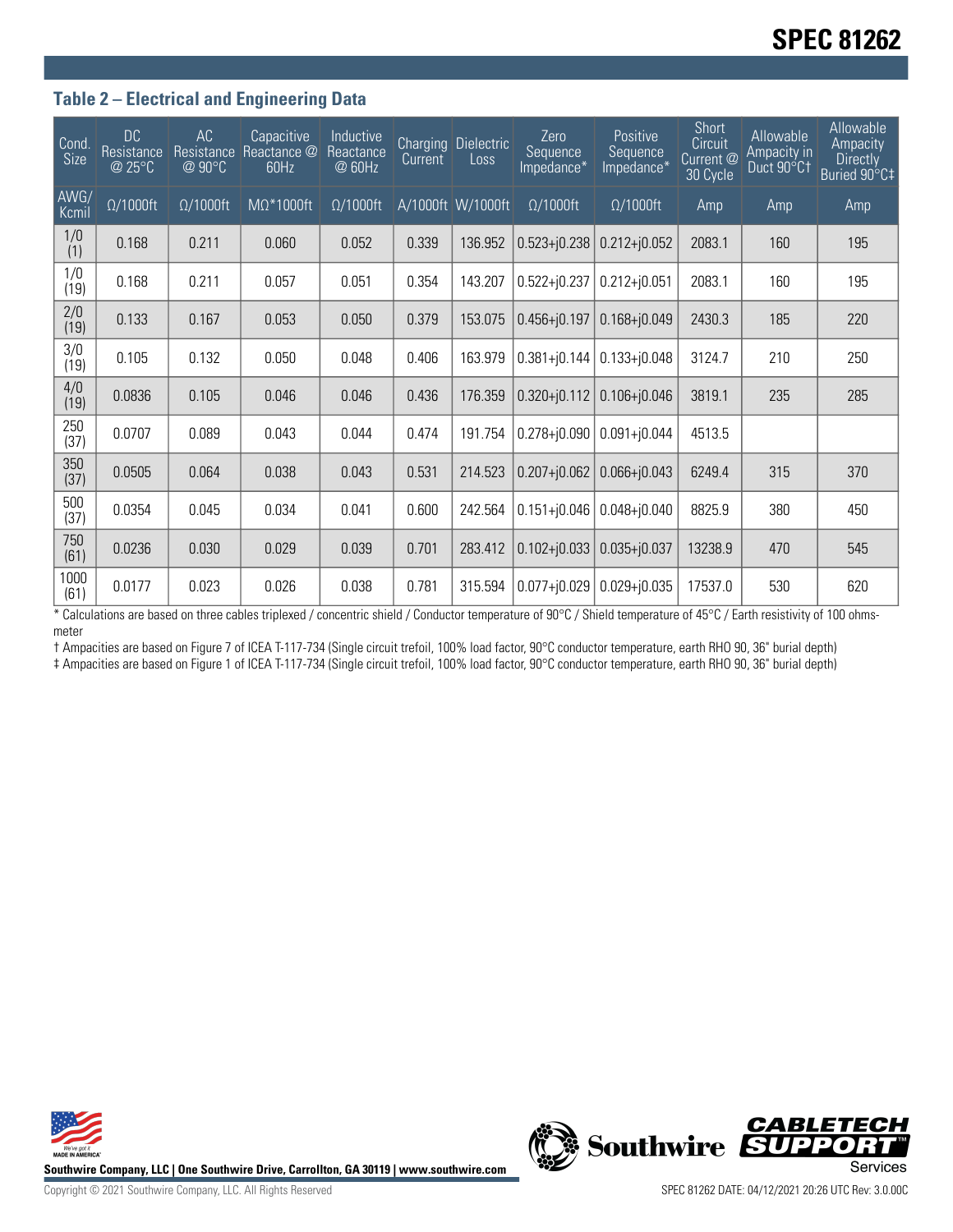## **Table 3 – Weights and Measurements (Metric)**

| <b>Stock</b><br>Number | Cond.<br>Size | <b>Diameter</b><br>Over<br>Conductor | <b>Diameter</b><br>Over<br>Insulation | Insul.<br><b>Thickness</b> | <b>Diameter</b><br>Over<br>Insulation<br><b>Shield</b> | Concentric<br>Neutral | <b>Neutral DC</b><br>Resistance<br>$25^{\circ}$ C | Jacket<br><b>Thickness</b> | Approx.<br>0 <sub>D</sub> | Approx.<br>Weight | Min<br>Bending<br>Radius | Max Pull<br>Tension* |
|------------------------|---------------|--------------------------------------|---------------------------------------|----------------------------|--------------------------------------------------------|-----------------------|---------------------------------------------------|----------------------------|---------------------------|-------------------|--------------------------|----------------------|
|                        | AWG/<br>Kcmil | mm                                   | mm                                    | mm                         | mm                                                     | No. x AWG             | $\Omega$ /km                                      | mm                         | mm                        | kg/km             | mm                       | newton               |
| <b>TBA</b>             | 1/0<br>(1)    | 8.25                                 | 26.72                                 | 8.76                       | 29.26                                                  | 6x14                  | 1.44                                              | 1.27                       | 35.05                     | 1256              | 421.64                   | 2821                 |
| TBA                    | 1/0<br>(19)   | 8.94                                 | 27.41                                 | 8.76                       | 29.95                                                  | 6x14                  | 1.44                                              | 1.27                       | 35.74                     | 1304              | 429.26                   | 2821                 |
| <b>TBA</b>             | 2/0<br>(19)   | 10.03                                | 28.50                                 | 8.76                       | 31.04                                                  | 7x14                  | 1.23                                              | 1.27                       | 36.83                     | 1415              | 441.96                   | 3556                 |
| <b>TBA</b>             | 3/0<br>(19)   | 11.25                                | 29.72                                 | 8.76                       | 32.26                                                  | 9x14                  | 0.96                                              | 1.27                       | 38.05                     | 1560              | 457.20                   | 4481                 |
| <b>TBA</b>             | 4/0<br>(19)   | 12.65                                | 31.12                                 | 8.76                       | 33.65                                                  | 11x14                 | 0.78                                              | 1.27                       | 39.45                     | 1725              | 472.44                   | 5652                 |
| TBA                    | 250<br>(37)   | 14.17                                | 32.87                                 | 8.76                       | 35.41                                                  | 13x14                 | 0.66                                              | 1.27                       | 41.20                     | 1920              | 495.30                   | 6675                 |
| <b>TBA</b>             | 350<br>(37)   | 16.79                                | 35.48                                 | 8.76                       | 38.02                                                  | 18x14                 | 0.48                                              | 2.03                       | 45.34                     | 2386              | 543.56                   | 9345                 |
| TBA                    | 500<br>(37)   | 20.04                                | 38.73                                 | 8.76                       | 41.28                                                  | 16x12                 | 0.34                                              | 2.03                       | 49.40                     | 2967              | 591.82                   | 13350                |
| 660962                 | 750<br>(61)   | 24.59                                | 43.51                                 | 8.76                       | 46.81                                                  | 24x12                 | 0.23                                              | 2.03                       | 54.94                     | 3893              | 660.40                   | 20025                |
| 661920                 | 1000<br>(61)  | 28.37                                | 47.29                                 | 8.76                       | 50.60                                                  | 20x10                 | 0.17                                              | 2.03                       | 59.84                     | 4783              | 718.82                   | 26700                |

All dimensions are nominal and subject to normal manufacturing tolerances

◊ Cable marked with this symbol is a standard stock item

\* Pulling tension based on pulling eye directly connected to conductor